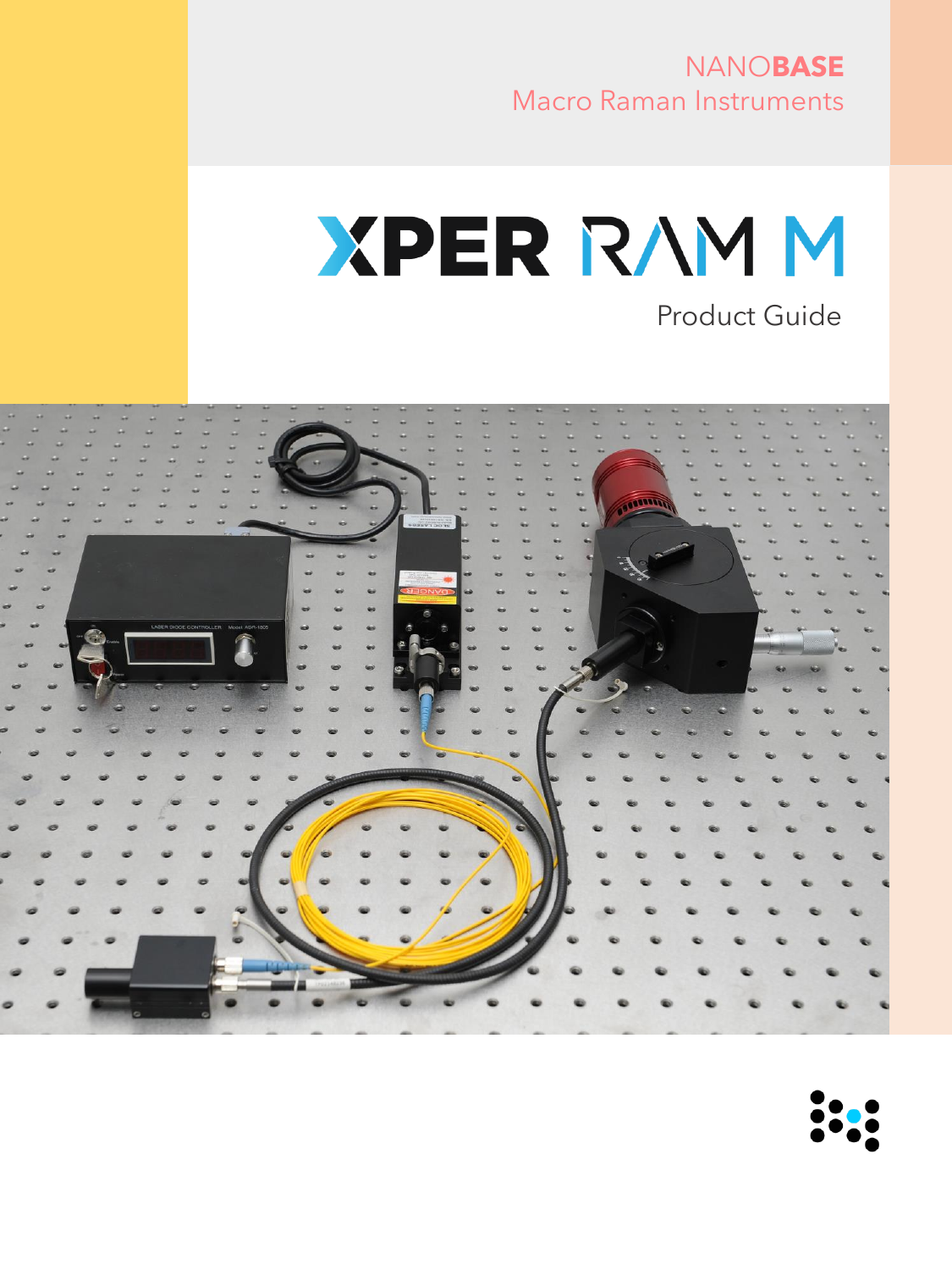# **Back to** Raman **Basics**

As expected from any NANO**BASE** Raman instrument products, **XperRAM M** Series features a high efficiency spectrometer (over 90% Raman spectrum peak efficiency), giving you complete confidence in data accuracy to take your Raman research to another level.

We offer 532nm and 785nm laser options for **XperRAM M** Series, but it's fully customizable to work on other laser wavelength selections. Contact us or your local distributor for more information.



Silicon wafer Raman shift taken from XperRAM M Series (532nm excitation wavelength)

### **Features**

- Macro areal Raman analysis
- Photoluminescence (PL)
- One laser/probe default setting
- Probe holder and stage available for purchase upon request

## Spectrometer Specifications

#### For use with 785 nm Fiber coupled Raman laser For use with 532 nm Fiber coupled Raman laser

#### XPE 85F Monochromator

- Input aperture ratio: f/1.4
- Focal length: 85 mm
- Designed wavelength: 785 nm
- Fixed VPH grating (1200 lpmm at 840 nm)
- Spectral range: Max. 3900 cm-1
- Spectral resolution (FWHM): Min. 2.5 cm-1
- Termination: SMA or FC/PC or FC/APC

#### Detector

- Back-illuminated CCD
- Deep-Depletion with anti-fringing
- Active pixels: 2000 × 256 pixels
- $-$  Pixel size:  $15 \times 15$  µm
- Dark current: As low as 0.033 e-/pixel/sec
- Quantum efficiency: >40% from 400 nm to 1000 nm

Catalog No.: XperRAM-M Contact us for more spectrometer options

#### XPE 35 Monochromator

- Input aperture ratio: f/5
- Focal length: 35 mm
- A volume phase holographic grating is mountable
- Spectral range: Max. 5514 cm-1
- Spectral resolution (FWHM): Min. 3.0 cm-1

#### **Detector**

- Active pixels: 1931 × 1451 pixels
- Pixel size: 4.54 × 4.54 μm
- Dark current: ~0.0002 e-/pixel/sec
- Quantum efficiency: >55% from 400 nm to 700 nm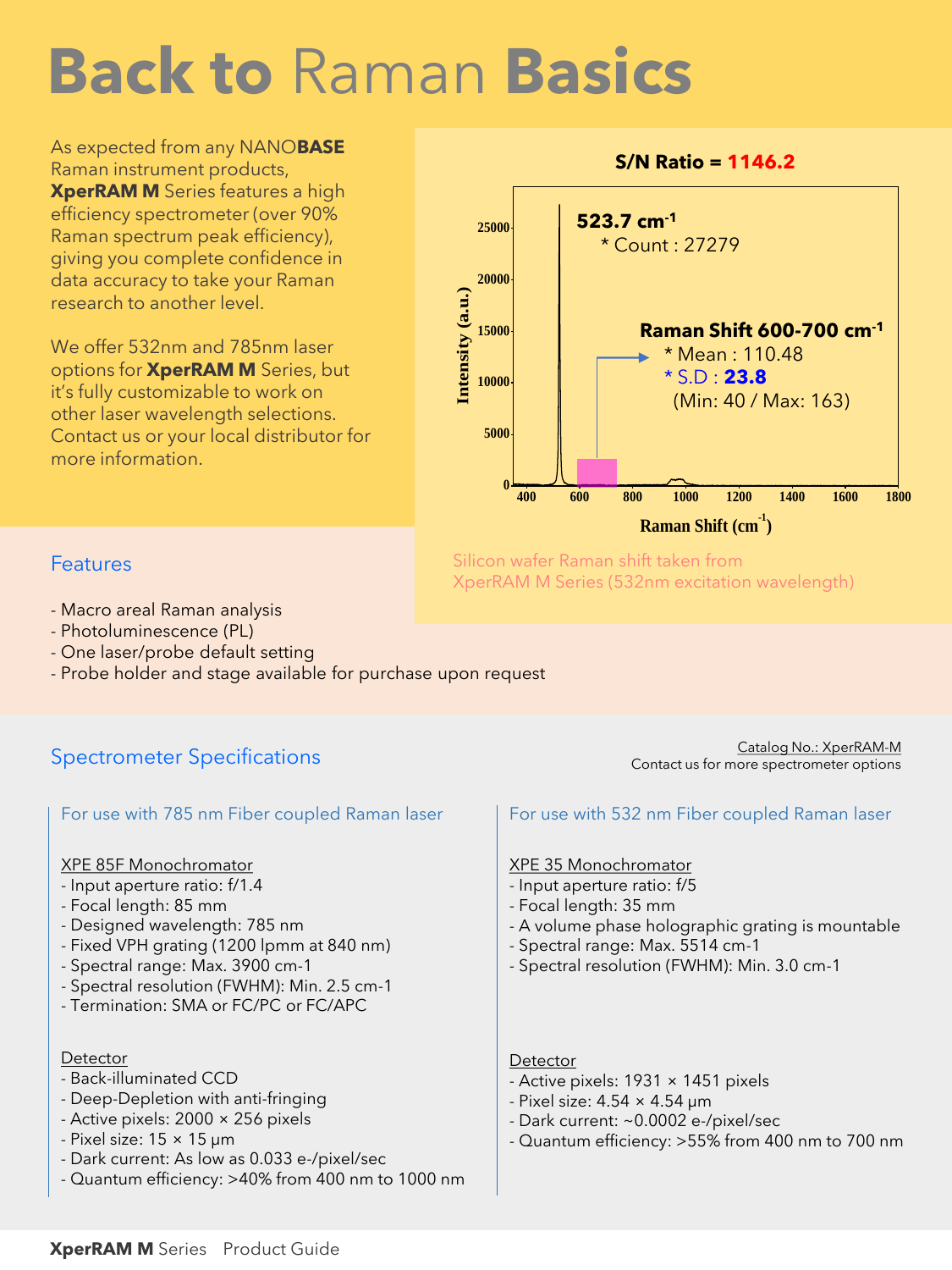### Applications

Raman spectrum is a fingerprint of a material. Raman is a powerful material analysis technique that provides useful information such as identification of unknown materials, differentiation of materials, and quantification of material composition and properties.

Except solid metal, Raman technique can present spectrum data for any materials you can imagine. The materials shown in the following spectra is just a fraction of the endless examples of what Raman can do for material analysis.

The following spectra are the actual data generated from **XperRAM M** Series.